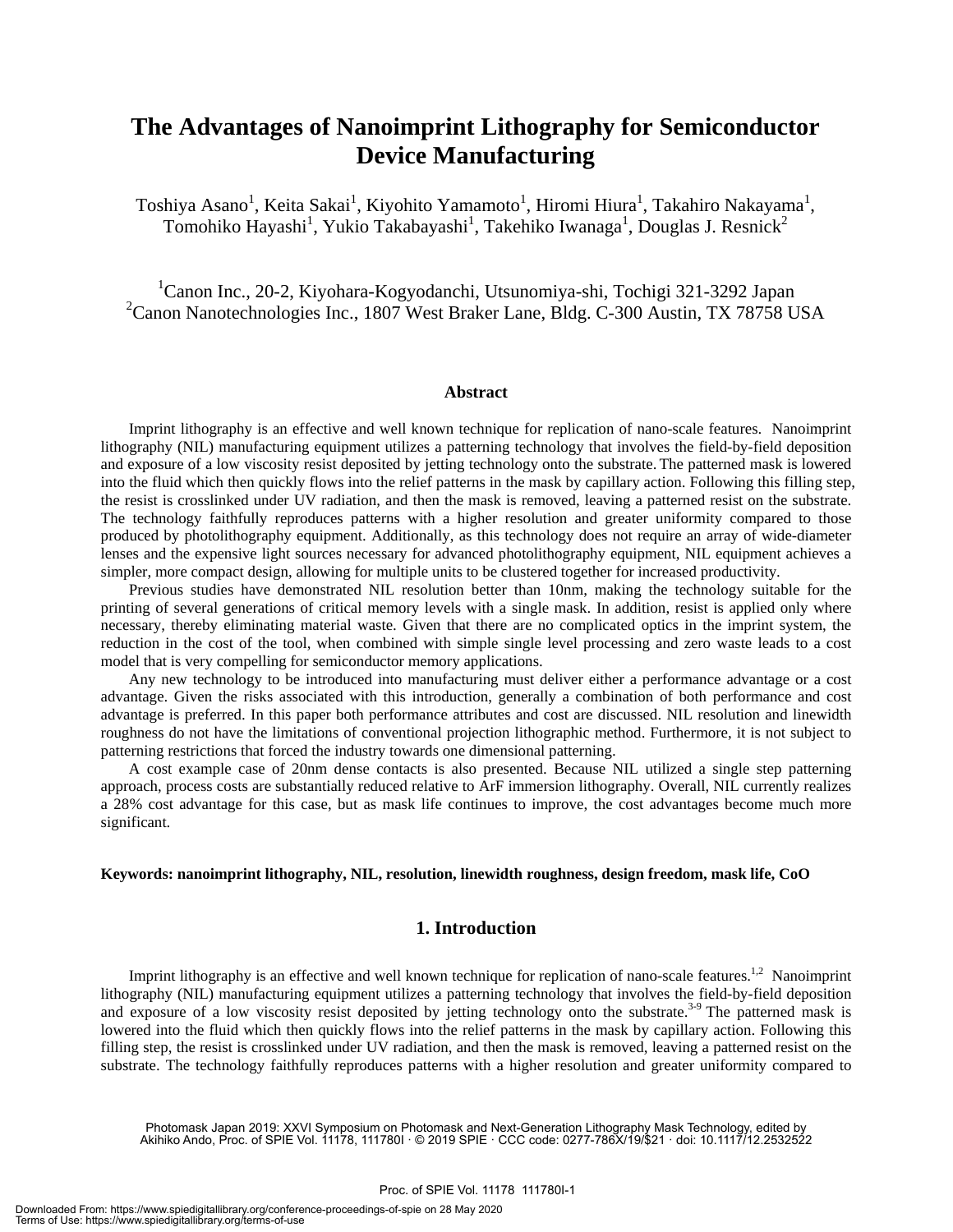those produced by photolithography equipment. Additionally, as this technology does not require an array of widediameter lenses and the expensive light sources necessary for advanced photolithography equipment, NIL equipment achieves a simpler, more compact design, allowing for multiple units to be clustered together for increased productivity.

Previous studies have demonstrated NIL resolution better than 10nm, making the technology suitable for the printing of several generations of critical memory levels with a single mask. In addition, resist is applied only where necessary, thereby eliminating material waste. Given that there are no complicated optics in the imprint system, the reduction in the cost of the tool, when combined with simple single level processing and zero waste leads to a cost model that is very compelling for semiconductor memory applications.

Any new technology to be introduced into manufacturing must deliver either a performance advantage or a cost advantage. Given the risks associated with this introduction, generally a combination of both performance and cost advantage is preferred. In this paper both topics are discussed. With respect to performance, we review resolution, linewidth roughness and design freedom. Cost advantages are driven by process cost reductions, tool throughput and extended mask life. All three topics are discussed and a cost comparison is presented for an array of dense contact holes.

#### **2. Performance Advantages**

#### **a. Resolution**

Generally speaking, NIL resolution is determined by the mask making process. In recent years, mask resolution has been enhanced through the implementation of multi-beam writers which can aperture each individual element down to 10nm or below. Pictured in Figure 1 are examples of imprinted lines and spaces and contact holes. To date, 14nm lines and spaces have been imprinted. In addition, production mask writers can now resolve contact hole arrays as small as 16nm. This type of resolution is important in particular for advanced DRAM devices as scaling continues over the next five years.



Figure 1. Line/space and contact hole resolution

#### **b. Linewidth Roughness**

It is well known that line edge and line width roughness (LWR) has an impact on transistor performance, affecting both threshold voltage and off state leakage.<sup>10</sup> Lithographic approaches such as extreme ultraviolet lithography (EUV) typically see excessive LWR values when using low dose resists. LWR can be reduced by increasing dose, but not without impacting throughput.

For NIL, LWR can be kept below 3nm by applying non-chemically amplified low sensitivity electron beam resists. Mask write time, especially when using multi-beam writers is still very acceptable. Shown in Figure 2 is a graph of linewidth roughness as a function of feature size. There is a virtually no change in LWR down to 14nm.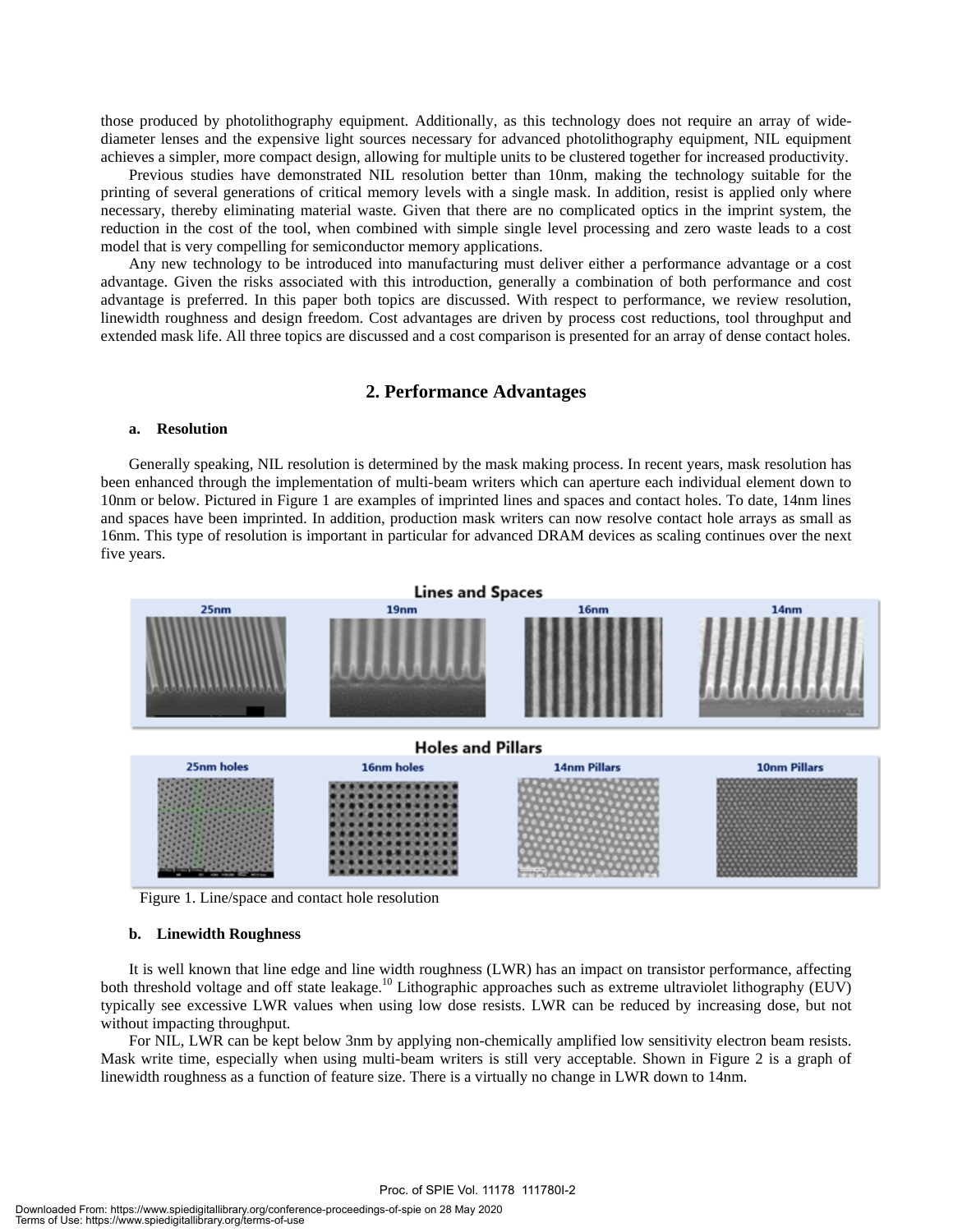

Figure 2. Linewidth roughness as a function of critical dimension. No degradation is observed down to 14nm.

## **c. Design Freedom**

Because of resolution limitations for conventional lithography, two dimensional patterning became much more restricted after the 65nm logic node and the 38nm 2D NAND Flash node. Lithography based patterning limitations forced the industry to adopt much stricter one dimensional design rules which, in turn, impacted design complexity and device yield. NIL does not have these limitation, since resolution is limited only by what can be resolved in mask. Three different two dimensional patterns are shown in Figure 3: a) a 38nm 2D NAND Flash gate level, b) a 2xnm SRAM cell, and c) a 1xnm DRAM test cell.



Figure 3: a) a 38nm 2D NAND Flash gate level, b) a 2xnm SRAM cell, and c) a 1xnm DRAM test cell.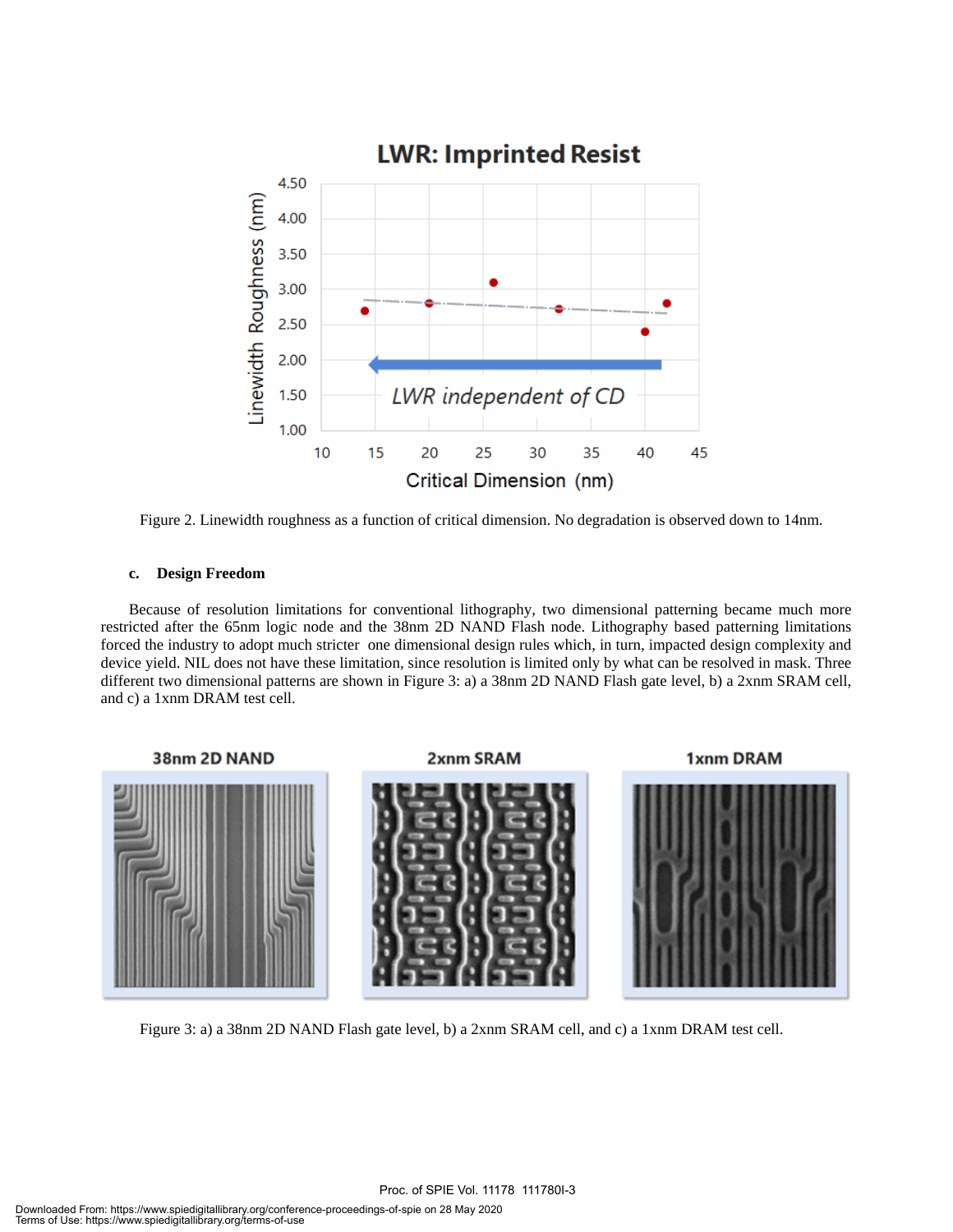It is interesting to note the design restrictions currently imposed by current multipatterning approaches that employ cut levels. Edge placement errors impact overlay budgets, and with the ability to avoid cutting levels, NIL has the potential to relax current overlay budgets, depending on the actual device level.

Furthermore, patterning capability is not restricted to two dimensions. Both the University of Texas and Toshiba Memory Corporation have demonstrated the ability to fabricate three dimensional structures, including a dual damascene example, as shown in Figure  $4$ .<sup>11,12</sup>



Figure 4. Three dimensional structures, including a dual damascene example.

# **3. Cost of Ownership**

Although pattern multiplication processes have enabled the industry to continue to aggressively scale devices, the methods come with a cost; both technical and financial. The technical price we pay for pitch splitting comes in the way of critical dimension control and additional overlay terms (pitch walking). Despite the precision of our newest deposition and etch processes, the additional process steps used to reduce pitch introduce these types of errors. Any technology (NIL and EUVL for example) that can deliver a single lithography step process has the opportunity to deliver a simplified solution with better CD and overlay control.

## a. Cost of Ownership Contributors

Contributors to cost of ownership (CoO) can be broken down into three groups: process CoO, lithography tool CoO, and mask CoO, Tool CoO includes tool fixed cost, running costs, the illumination source cost and the cost associated with resists (imprint resist for example). Mask CoO includes master mask price, replica mask price (which can be broken into two components: mask price and mask life) and mask cleaning cost (specifically the cost of cleaning the replica mask). Finally, the additional process steps must be taken into account. Possible contributors include deposition steps, track processes, wet and dry etching, wet cleans, and costs associated with other required lithography steps. As an example, for a NAND Flash gate level, a single optical litho step is required following a spacer based process used to decrease pitch by a factor of two.

CoO should be modelled for a particular device level (or levels), since the process flow can vary significantly from level to level. In this work, a dense 20nm contact array (for a DRAM device, for example) was modeled using a 2x ArFi SADP approach and a NIL approach.

### **b. Pro ocess Cost**

The process steps required to define a 20nm dense contact array are significant using ArFi and greatly add to the overall cost of ownership for this device level. An example process flow is shown in Figure 5, which compares the processing steps for both ArFi and NIL. Also shown is a normalized plot of process cost for each lithographic approach. Not surprisingly, NIL process costs are reduced by a factor of about 3x.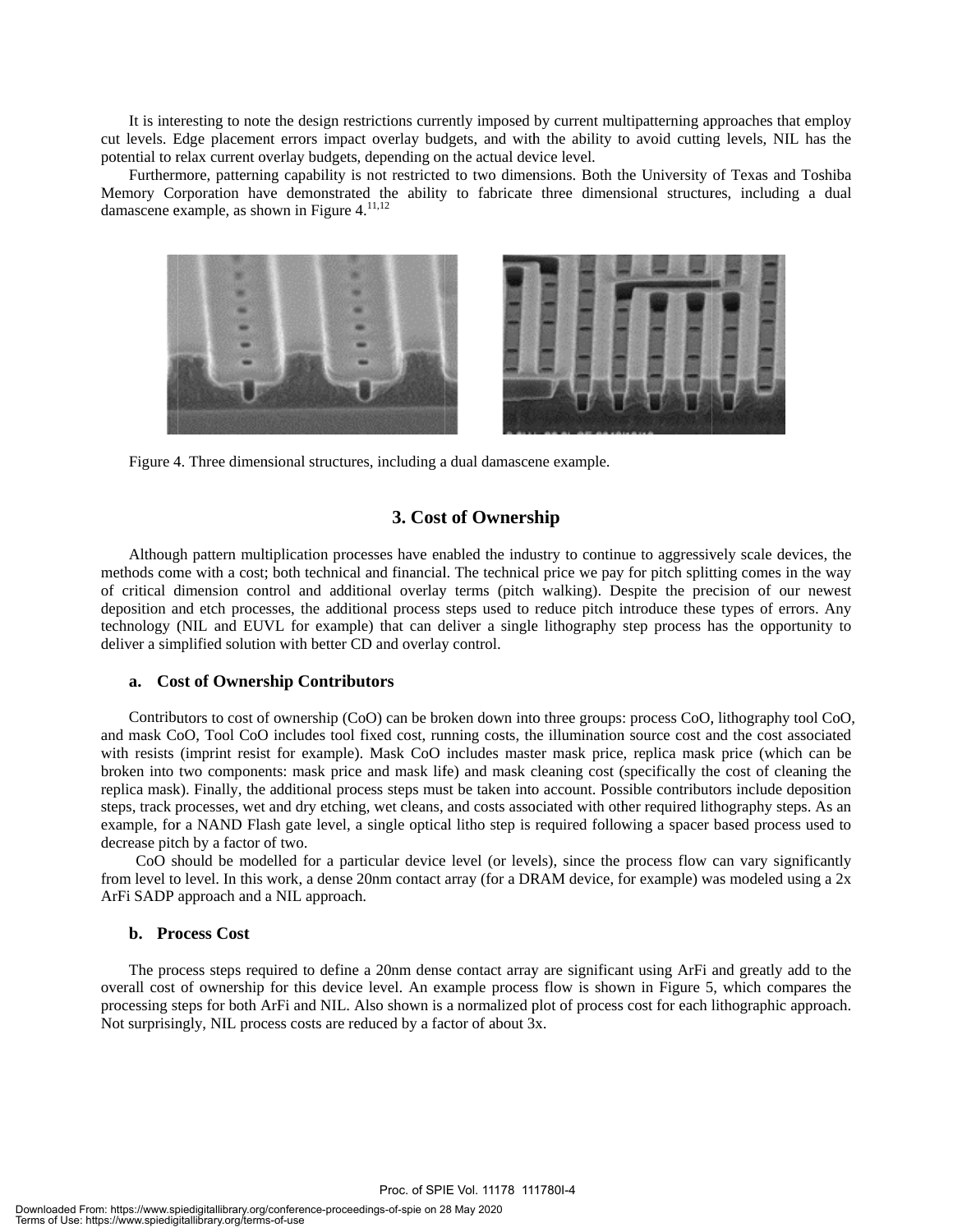|                               | ArFi 2x SADP         | <b>NIL Process</b> |                              |
|-------------------------------|----------------------|--------------------|------------------------------|
| <b>Process Flow</b>           | <b>Process Steps</b> | <b>Steps</b>       |                              |
| Oxide dep                     | √                    | J                  |                              |
| Hardmask 1 dep                | √                    |                    | <b>Relative Process Cost</b> |
| SoC deposition                | √                    | √                  |                              |
| SoG deposition                | ✓                    | J                  | 1.2                          |
| Primary Litho                 |                      |                    |                              |
| Trim etch                     | √                    |                    |                              |
| SoG etch                      | ✓                    | √                  | 1                            |
| SOC etch                      | $\sqrt{2}$           | J                  |                              |
| ALD sidewall deposition       | ✓                    |                    |                              |
| <b>ALD etchback</b>           | √                    |                    | 0.8                          |
| SoC etch                      | √                    |                    |                              |
| <b>Blanket SOC deposition</b> | ✓                    |                    |                              |
| Hardmask 2 deposition         | √                    |                    | 0.6                          |
| Second Litho                  |                      |                    |                              |
| Trim etch                     | √                    |                    |                              |
| Hardmask 2 etch               | √                    |                    | 0.4                          |
| <b>SOC</b> etch               | √                    |                    |                              |
| ALD sidewall deposition       | √                    |                    |                              |
| <b>ALD etchback</b>           | ✓                    |                    | 0.2                          |
| SOC etch                      | √                    |                    |                              |
| Hardmask 1 etch               | ✓                    |                    |                              |
| Oxide etch                    | $\sqrt{2}$           | √                  |                              |
| <b>Strip</b>                  | ✓                    | ✓                  | $\bf{0}$                     |
| <b>KrF litho</b>              |                      |                    | Arfi SADP/LELE<br><b>NIL</b> |
| Cut etch                      | √                    |                    |                              |
| Strip                         |                      |                    |                              |
|                               | 23 process steps     | 7 process steps    |                              |

Figure 5. Process flow example comparing the number of process steps required to pattern a 20nm dense array of contact holes. The NIL process cost is reduced by about a factor of 3x.

## **c. Litho Tool Cost**

The litho tool cost is affected by throughput. Previous papers have discussed throughput breakdown in detail.<sup>13</sup> Overheads to the imprint TAKT time have been reduced by applying a multi-field dispense strategy, as opposed to dispensing and imprinting in a sequential fashion. The reduction in overhead is on the order of .24 seconds per field, resulting in an increase in throughput to 90 wafers per hour. Figure 6 shows that non-fill defectivity is nominally the same for the multi-field approach.



 Figure 6. Defect inspection result comparison. The multi-field dispense results are comparable in defectivity to the sequential imprinting method.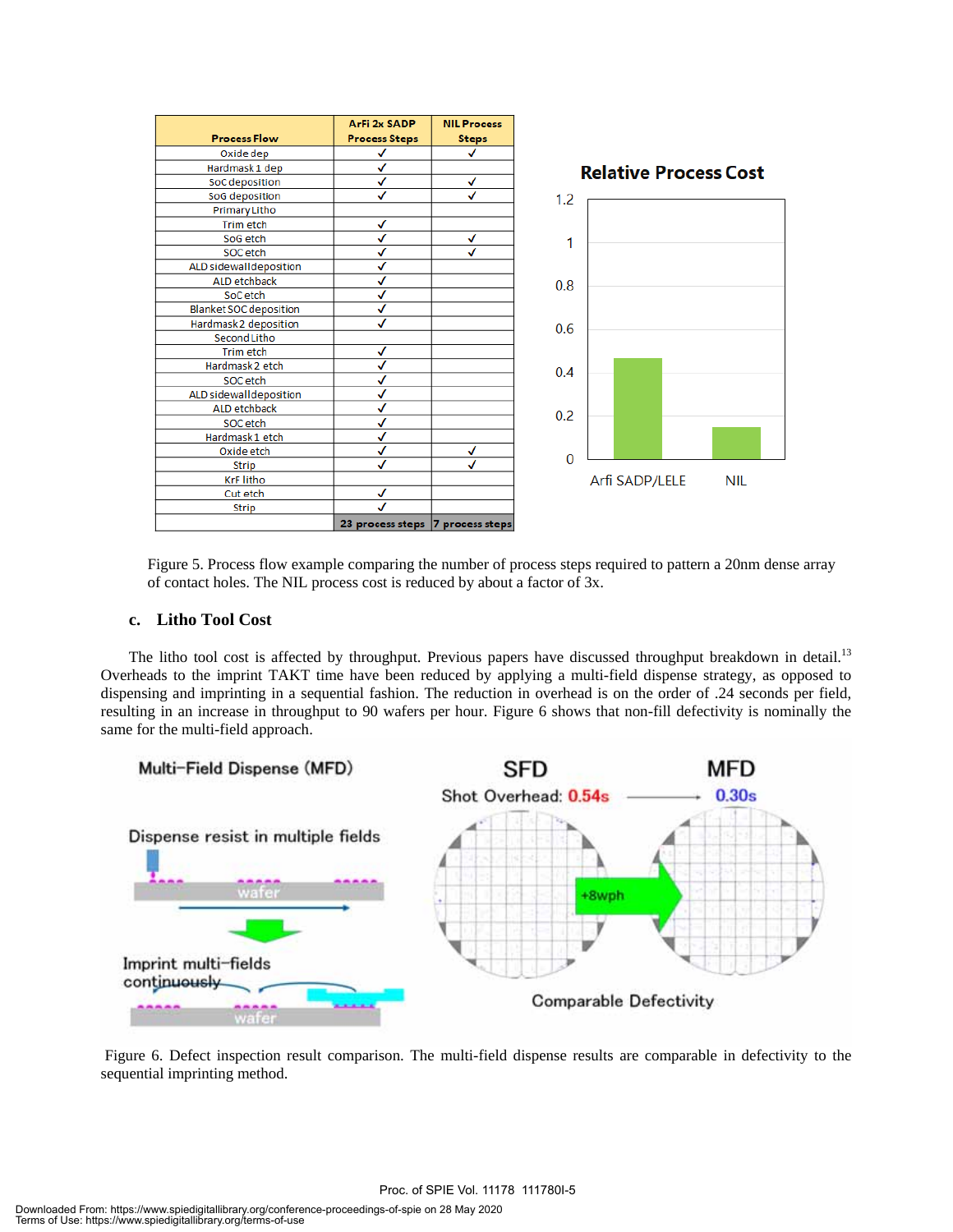The relative lithography cost is shown in Figure 7. Despite the higher throughput of ArF immersion tools, the need to utilize the ArFi tools twice to create a hole pattern gives NIL an edge at both 80 wafers per hour and 90 wafers per hour.



Figure 7. Relative litho tool cost. NIL an edge at both 80 wafers per hour and 90 wafers per hour.

It is also interesting to note that in the future, there is an opportunity to further enhance NIL throughput by adopting a large field imprint strategy (52mm x 66mm, for example) capable of imprinting as many as four fields with a single shot. The advantage is the reduction of the number of shots needed to pattern an entire 300mm wafer. As an example, a standard 96 field array may be reduced to as little as 26 shots, as shown in Figure 8.



Figure 8. Comparison of the number of shots need to pattern a 300mm wafer with a conventional NIL mask and a larg ge field mask.

Shown in Figure 9 is a current NIL mask alongside a large field mask. Both resist fill and separation have been verified with the new format. Still to be tested is the impact on overlay.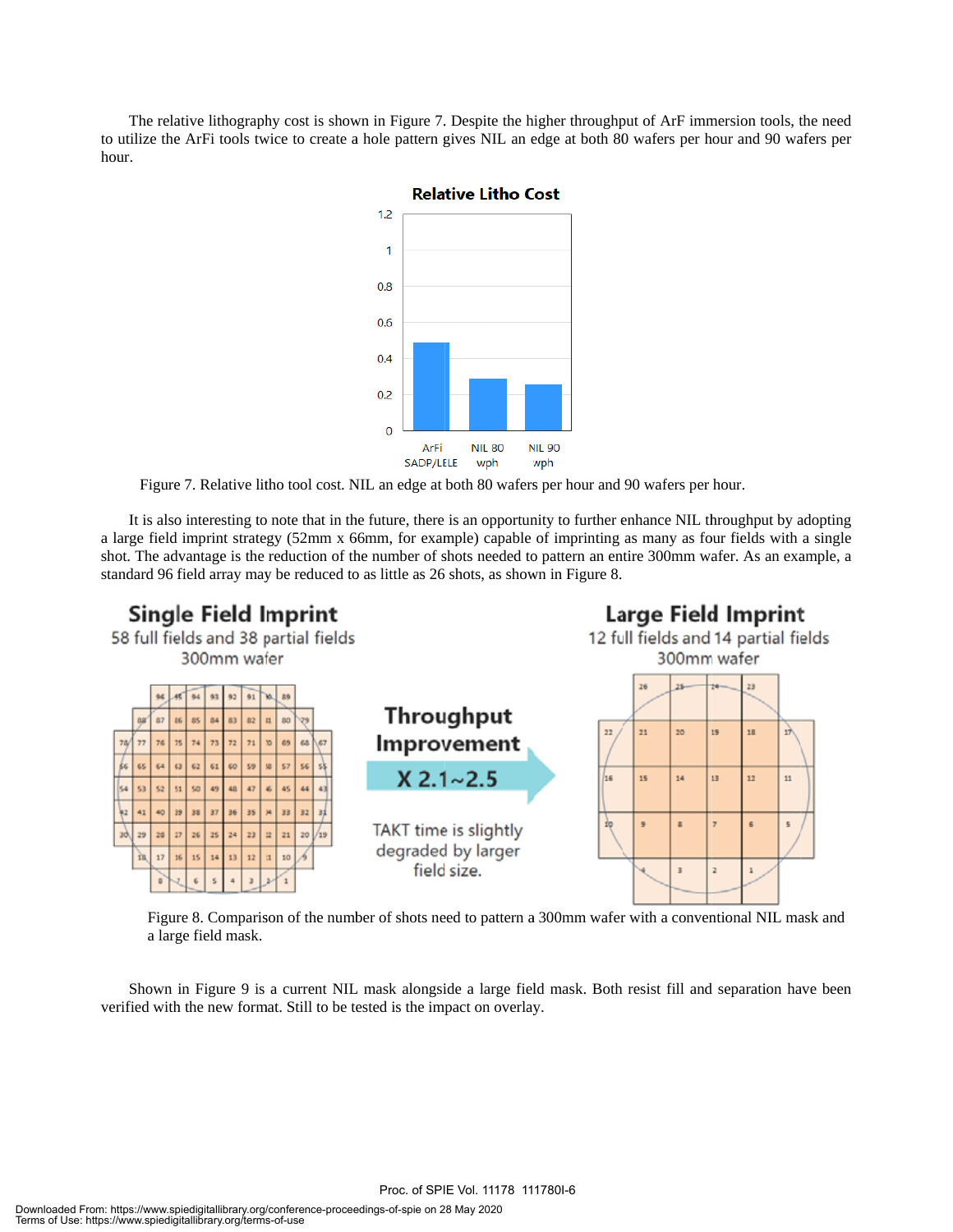

Figure 9. Comparison of the current NIL mask format and a NIL large field mask format.

# **d. Mask Cost**

 NIL requires both a master mask and multiple copies of a replica mask. As a result, the gating item on cost for NIL the mask life of the replica mask. In 2017 the mask life target of 80 wafer lots was met. This year, Toshiba Memory Corporation has a demonstrated a mask life of over 300 lots (Figure 11). The increase in mask life has been driven by a variety techniques designed to mitigate particles in the wafer tool. The techniques cover source control, particle avoidance and particle collection, as shown in Figure 10. As a next step, we are considering the implementation of ontool mask cleaning.



Figure 10. The increase in mask life has been driven by a variety techniques designed to mitigate particles in the wafer tool. The techniques cover source control, particle avoidance and particle collection.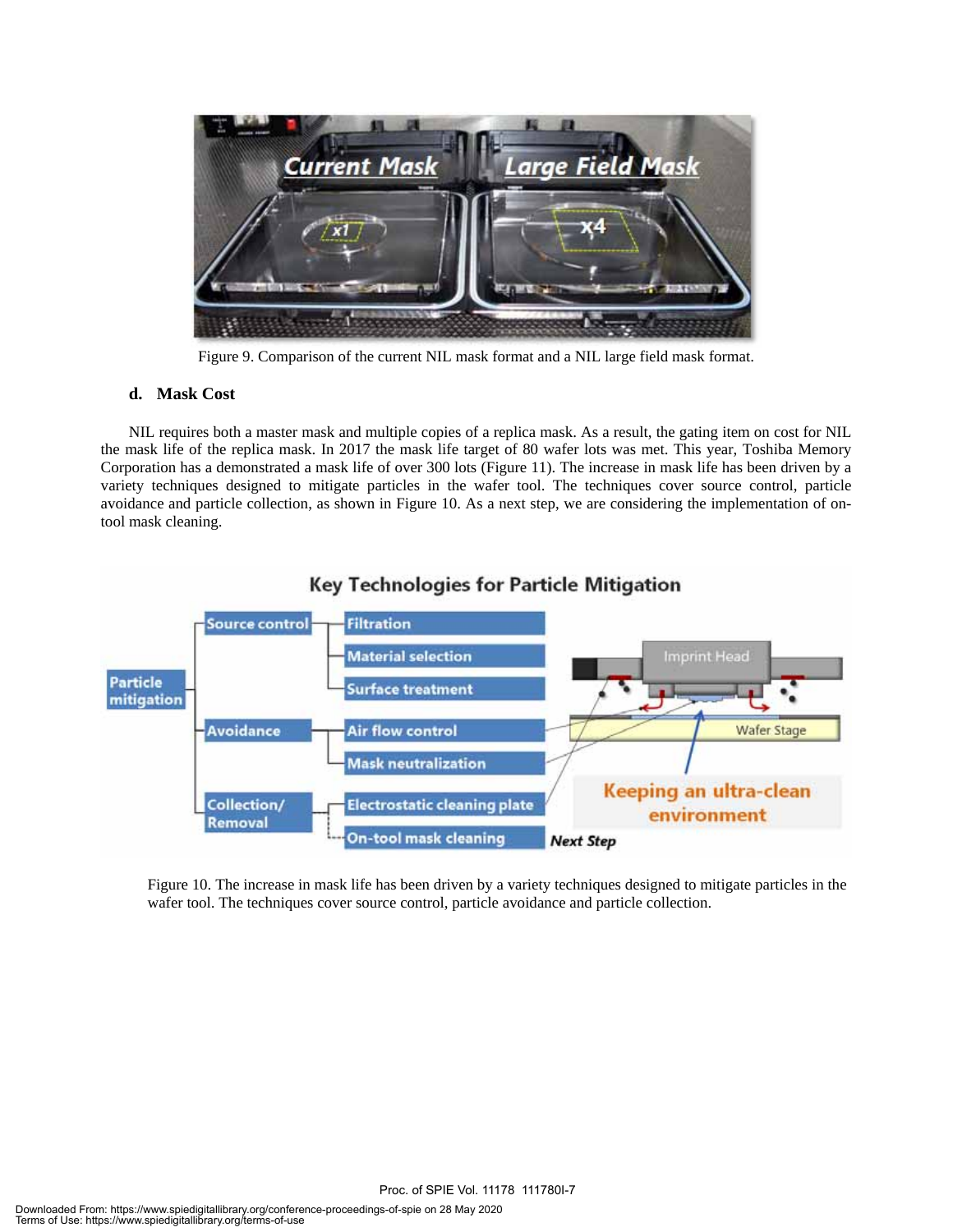

Figure 11. Mask life history. This year, Toshiba Memory Corporation has a demonstrated a mask life of over 300 l lots.

Shown in Figure 12 is relative mask cost for both ArF immersion and NIL. As expected, for an 80 lot mask life, ArF immersion has a cost advantage. But as mask life increases to 300 wafer lots and beyond, the cost difference becomes very small.



Figure 12. Relative mask cost for both ArF immersion and NIL. As expected, for an 80 lot mask life, ArF Figure 12. Relative mask cost for both ArF immersion and NIL. As expected, for an 80 lot mask life, ArF immersion has a cost advantage. But as mask life increases to 300 wafer lots and beyond, the cost difference becomes very small.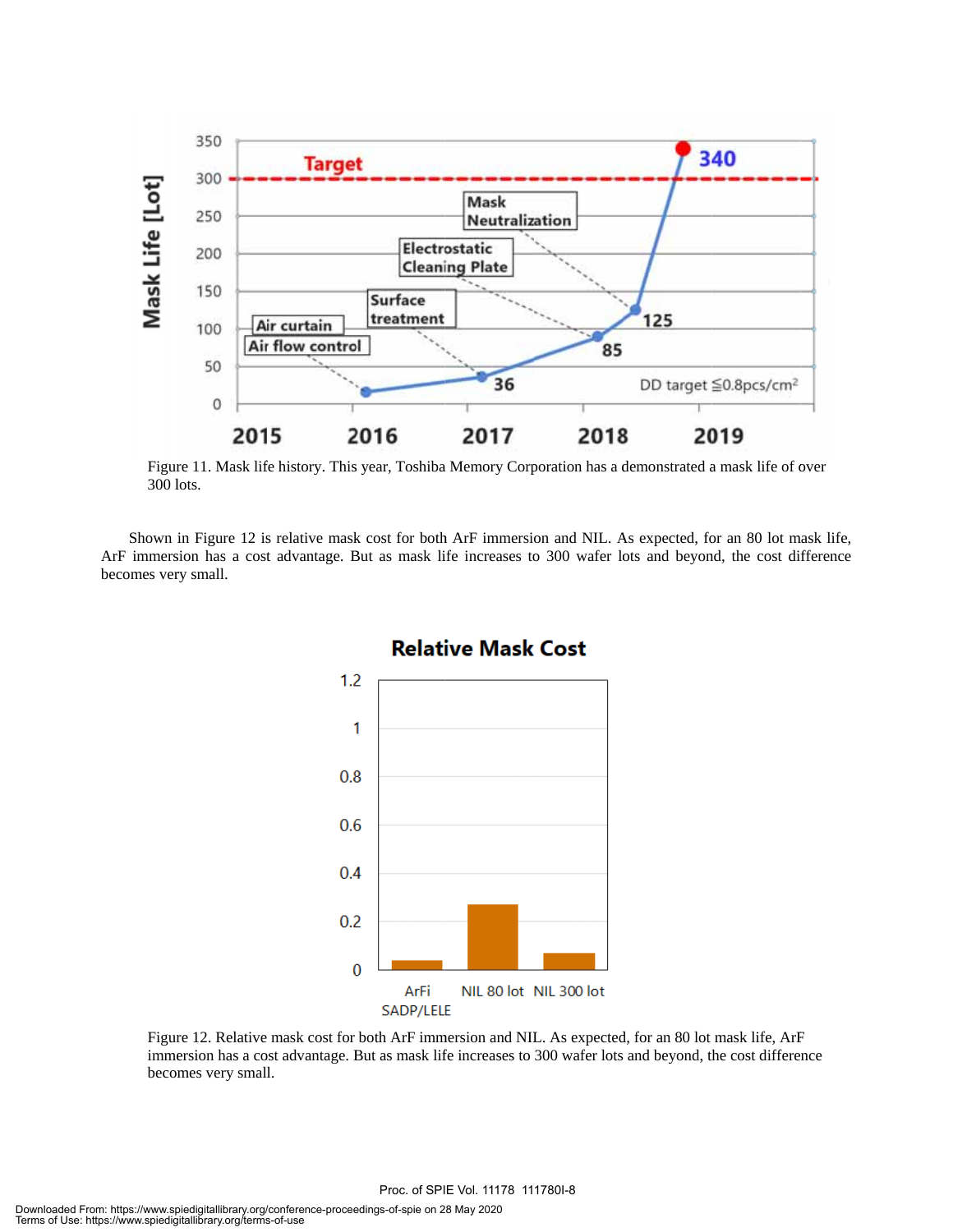#### **e. Cost of Ownership Summary**

Figure 13 is a summary cost comparison between NIL and ArF immersion for a 20nm dense array of contact holes. At a throughput of 80 wafers per hour and a mask life of 80 wafer lots, NIL holds has a 28% cost advantage. As throughput increases to 90 wafers per hour and mask life exceeds 300 lots, the cost advantage now jumps to 52%. In addition, further cost reductions may be realized by moving to a large field mask which reduces the number of shots per wafer, as shown in section 3c.



Figure 13. A summary cost comparison between NIL and ArF immersion for a 20nm dense array of contact holes. At a throughput of 80 wafers per hour and a mask life of 80 wafer lots, NIL holds has a 28% cost advantage. As throughput increases to 90 wafers per hour and mask life exceeds 300 lots, the cost advantage now jumps to 52%.

## **4. Conclusions**

 Any new technology to be introduced into manufacturing must deliver either a performance advantage or a cost advantage. Given the risks associated with this introduction, generally a combination of both performance and cost advantage is preferred. In this paper both topics are discussed. In this paper both performance attributes and cost were discussed. NIL resolution and linewidth roughness do not have the limitations of conventional projection lithographic method. Furthermore, it is not subject to patterning restrictions that forced the industry towards one dimensional patterning.

 A cost example case of 20nm dense contacts was also presented. Because NIL utilized a single step patterning approach, process costs are substantially reduced relative to ArF immersion lithography. Overall, NIL currently realizes a 28% cost advantage for this case, but as mask life continues to improve, the cost advantages become much more significant.

## **Acknowledgments**

The authors would like to thank their colleagues in the support of this work. In additional, the authors would like to acknowledge the efforts of DNP and TMC.